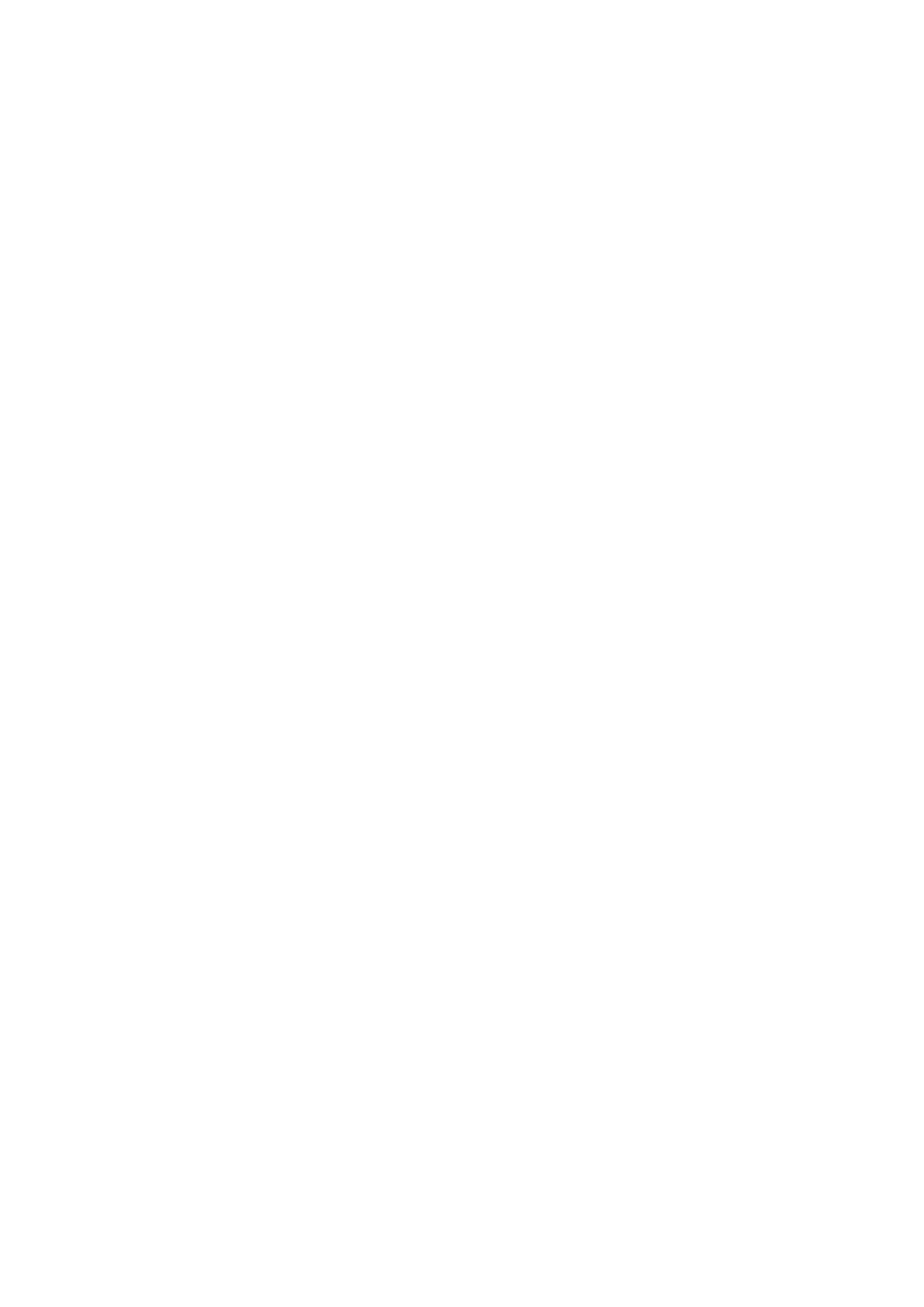

Note: a roll-call was conducted that ascertained the following members were in attendance at the commencement of the meeting:  $\checkmark$ 

| <b>Member</b>         |              | <b>Member</b>                  |              |
|-----------------------|--------------|--------------------------------|--------------|
| Sally Hughes (Chair)  | $\checkmark$ | Margot McRae                   |              |
| Elizabeth Aitken-Rose | $\checkmark$ | <b>Sherry Reynolds</b>         |              |
| <b>Steve Bielby</b>   | $\checkmark$ | Nicola Short                   | $\checkmark$ |
| Noelene Buckland      | $\checkmark$ | Rākejao Skerrett               |              |
| <b>Graeme Burgess</b> |              | Lisa Truttman                  | $\checkmark$ |
| John Burns            |              | David Veart                    |              |
| <b>Bridget Graham</b> |              | <b>Councillor Wayne Walker</b> |              |
| <b>Caleb Hamilton</b> |              |                                |              |

## **1 Apologies**

Resolution number HER/2022/1

MOVED by Chairperson S Hughes, seconded by Member E Aitken-Rose:

### **That the Heritage Advisory Panel:**

- **a) accept the apologies from:**
	- **Absence**

**Rākeiao Skerrett** 

**Lateness**

**Caleb Hamilton**

## **CARRIED**

Note: An apology was subsequently received from Member R Skerretty for absence.

An apology had been received from Member C Hamilton for lateness, however the meeting had concluded before Member Hamilton could attend.

*Member J Burns entered the meeting at 5.38pm. Member B Graham entered the meeting at 5.39pm.*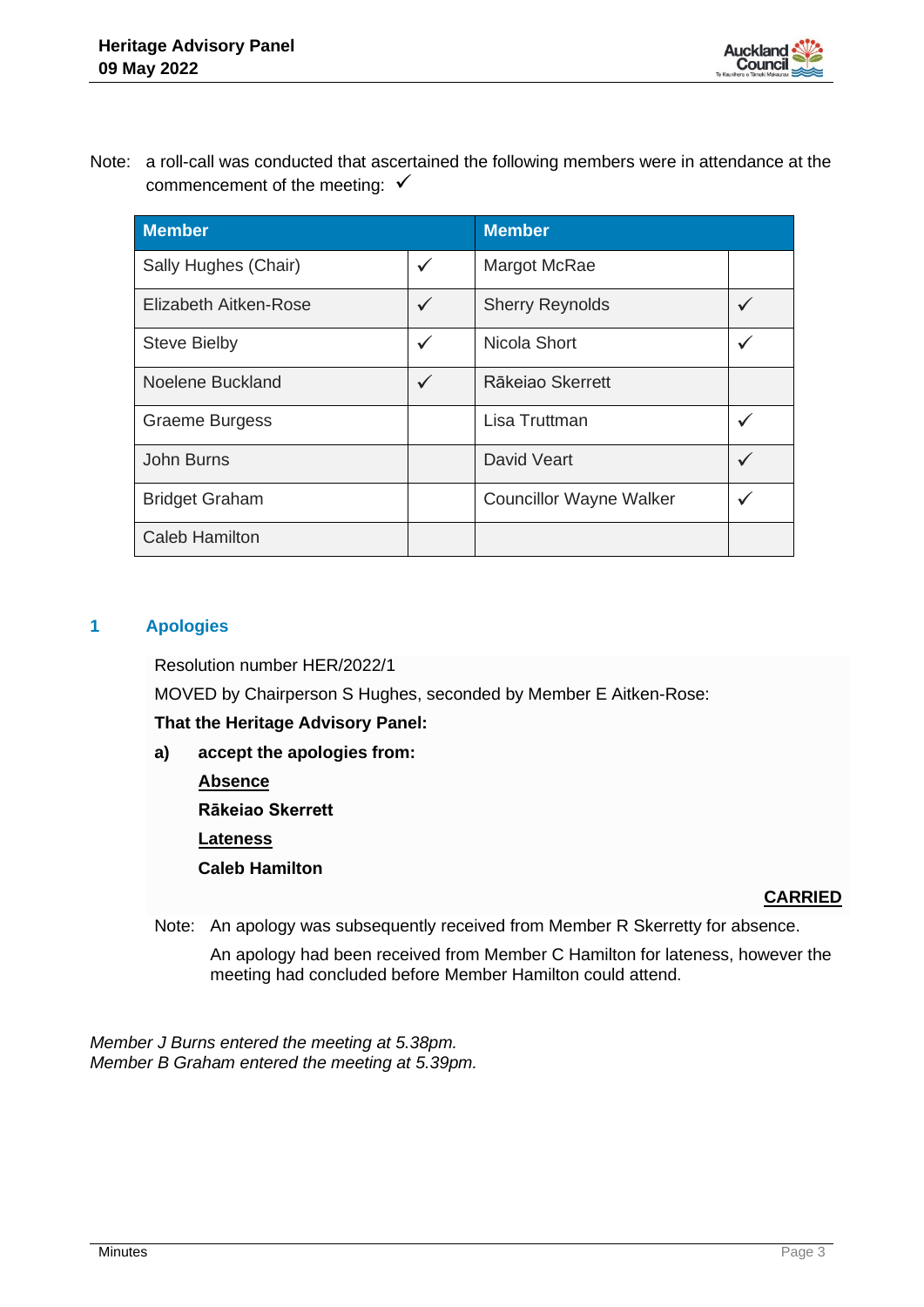

### **2 Declaration of Interest**

Members are reminded of the need to be vigilant to stand aside from decision making when a conflict arises between their role as a member and any private or other external interest they might have.

The following members declared an interest in Item 5 – Update on the Council's Preliminary Response to the Government's Urban Intensification Rules:

- Chair S Hughes Chair of the Character Coalition
- Member J Burns Member of the Character Coalition
- Member S Reynolds employee of Heritage New Zealand
- Member E Aitken-Rose Member of Urban Auckland

## **3 Confirmation of Minutes**

Resolution number HER/2022/2

MOVED by Chairperson S Hughes, seconded by Deputy Chairperson SB Bielby:

### **That the Heritage Advisory Panel:**

**a) confirm the ordinary minutes of its meeting, held on Monday, 14 June 2021, as a true and correct record.**

**CARRIED**

#### **4 Extraordinary Business**

There was no extraordinary business.

## **5 Update on the Council's Preliminary Response to the Government's Urban Intensification Rules**

#### Resolution number HER/2022/3

MOVED by Chairperson S Hughes, seconded by Deputy Chairperson SB Bielby:

#### **That the Heritage Advisory Panel:**

- **a) receive the update on the Councils preliminary response to the Government's urban intensification rules**
- **b) note the feedback provided at the meeting**
- **c) note the following panel members have been appointed to the National Policy Statement – Urban Development plan change Independent Hearing Panel:**
	- **i) Greg Hill (Chair) – Planning**
	- **ii) Sheena Tepania (Deputy Chair) – Tikanga Māori**
	- **iii) Richard Knott – Special Character and Planning**